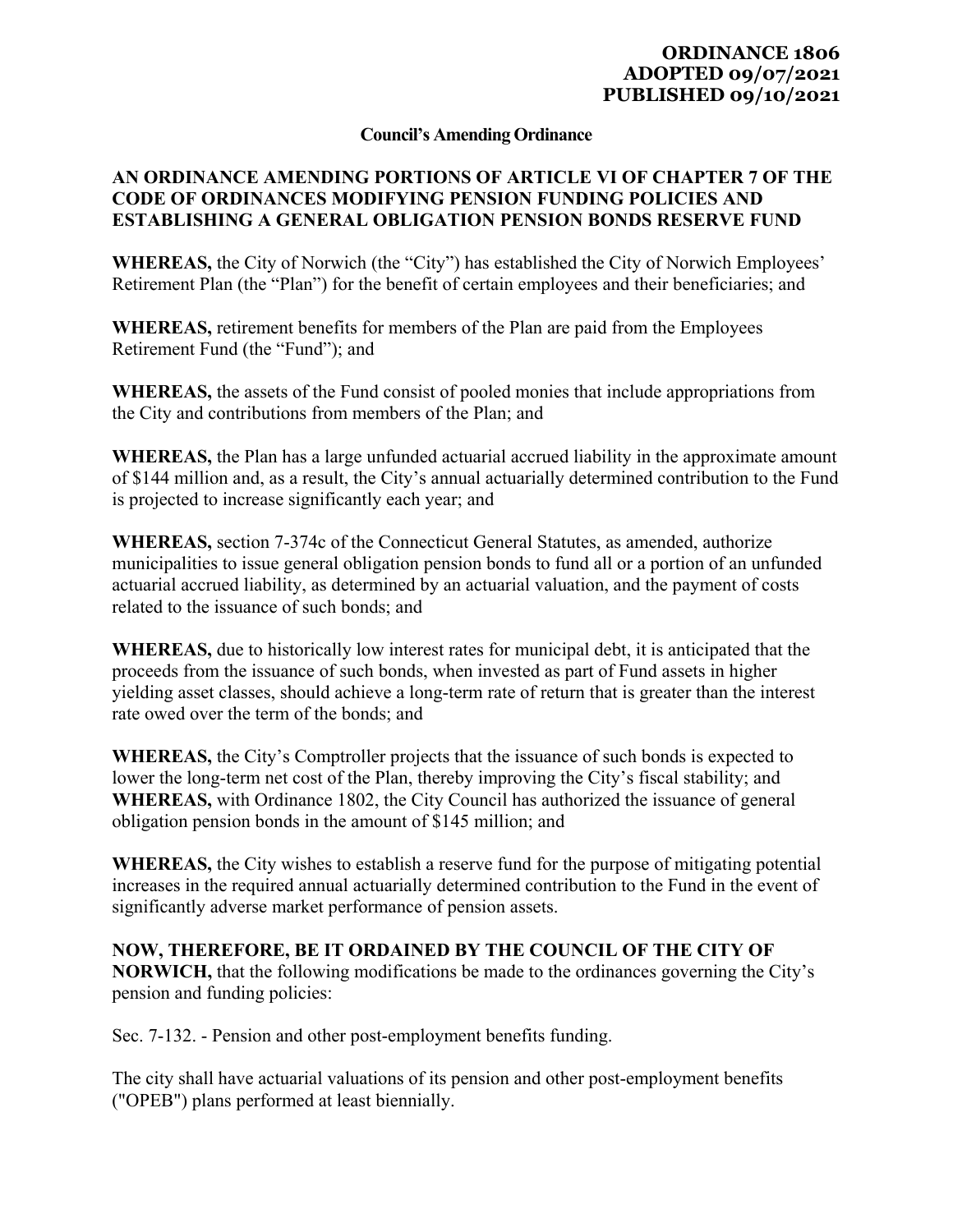Sec. 7-132.1. - Actuarial cost method.

The city shall use an actuarial cost method which conforms to the current actuarial standards of practice and allocates normal costs over a period beginning no earlier than the date of employment and ending no later than the last assumed retirement age. The selected actuarial cost method should be designed to fully fund the long-term costs of contractual benefits while equitably allocating the costs over the employees' period of active service.

Sec. 7-132.2. - Actuarial asset method.

The city shall recognize actuarial gains or losses on the differences between actual investment returns and the assumed rate of return over no longer than five years on a straight-line basis.

Sec. 7-132.3. - Amortization of unfunded actuarial accrued liability.

The Unfunded Actuarial Accrued Liabilities ("UAALs") as reflected in the regular Actuarial Valuation of the Fund shall be amortized over a closed period of 26 years starting on the July 1, 2021. Once the closed period reaches 10 years, the amortization method shall switch to a 10 year layered basis.

Sec. 7-132.4. - Contributions.

(a) Generally. The city shall contribute the Actuarially Determined Contribution ("ADC"), as defined by Government Accounting Standards Board Statements 68 and 75, each fiscal year unless the amount varies by more than 15 percent  $\pm$  from the previous year. This variance shall be calculated by division (e.g., Norwich Public Utilities, Norwich Public Schools, Police, Fire, Volunteer Fire, and all other General City).

(b) If the ADC is less than 85 percent of the previous year's contribution, the city shall contribute an amount equal to 85 percent of the previous year's contribution.

(c) If the ADC is greater than 115 percent of the previous year's contribution, the city shall contribute an amount equal to 115 percent of the previous year's contribution.

[NEW] Sec. 7-133 – Pension obligation bonds and pension reserve fund.

Whenever the city has outstanding pension obligation bonds ("POBs"), Sec. 7-133 and its subsections shall supercede the contribution provisions in 7-132.4 for the pension fund or funds for which the POBs were issued and the divisions (within the meaning of Sec. 7-132.4) participating in such pension fund or funds.

[NEW] Sec. 7-133.1 – Pension reserve fund.

Upon issuance of POBs, the city shall establish a pension reserve fund. The pension reserve fund shall be a special revenue fund with the purpose of mitigating the volatility of future ADCs and shall be accounted for by division.